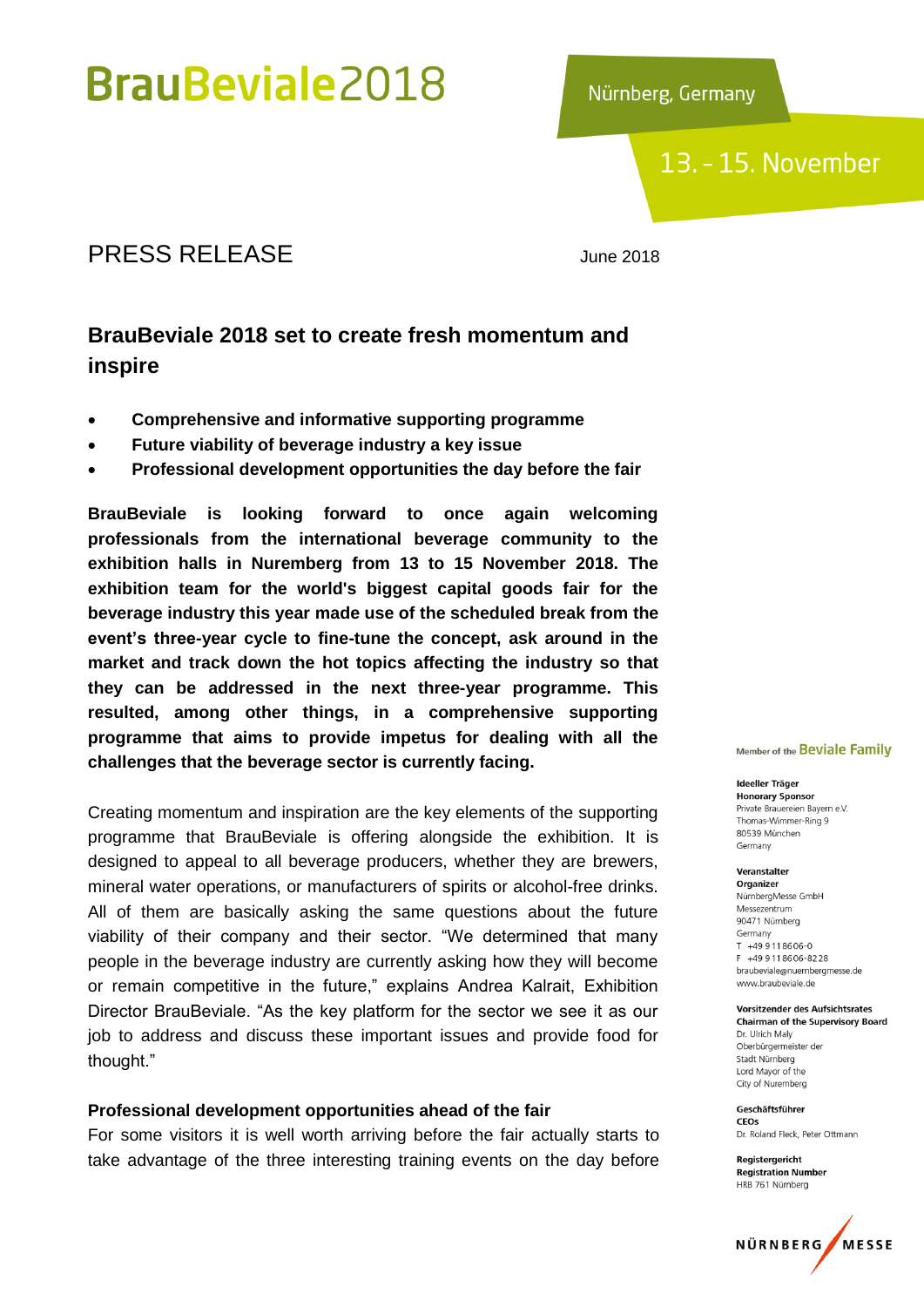## 13. - 15. November

the exhibition as such. Almost all beverage producers will have asked themselves at some point whether, and in what form, it would be worthwhile exporting their products. The **Export Forum German Beverages** will address this very issue. The high-calibre speakers and networking opportunities at the forum will help all manufacturers to make decisions about exporting their products. The **European MicroBrew Symposium** hosted by the Berlin-based research and teaching institute for brewing (Versuchs- und Lehranstalt für Brauerei, VLB) will be taking place for the sixth time. With its focus on technological and quality aspects, it is intended for international craft brewers and brewpub operators and so will also be conducted in English. Another hot topic among brewers worldwide is heirloom brewer's barley. This will be the focus of the **Heirloom & Terroir Barley and Malt Symposium** hosted by RMI Analytics. The Heirloom Brewing Award, which acknowledges select beers with a consistent overall concept, will also be presented at the symposium. The beers themselves can then be tasted at BrauBeviale.

### **Listen, join the discussion and be inspired**

The **BrauBeviale Forum** will once again take place on all three days of the exhibition. The proven blend of talks, presentations, panel discussions and award ceremonies invites visitors to become informed about current issues and be inspired by exciting ideas and approaches. The very wide range of topics includes raw materials, technologies, entrepreneurship and marketing. The language of the forum is German with simultaneous translation into English. The detailed programme will be available in good time on the BrauBeviale website to allow visitors to plan their visit. Also in the Forum: The official **opening** on the first day will feature a **keynote address by food trend researcher Hanni Rützler** as well as the presentation of the Bavarian Beer Medal. At 16:00 on Day 1, visitors can also attend the **Final of the German Beer Sommelier Championship**.

### **Tastings of beverage specialities**

Anyone wanting to explore and indulge in the diversity of beverage specialities should head for the **Craft Drinks Area**. With a total of around 7,500 participants over the three days of the last event, it represented a logical development of the Craft Beer Corner from the last trade fair cycle. This is where visitors can enjoy tastings conducted by independent experts at a total of 8 bars, while immersing themselves in what are sometimes

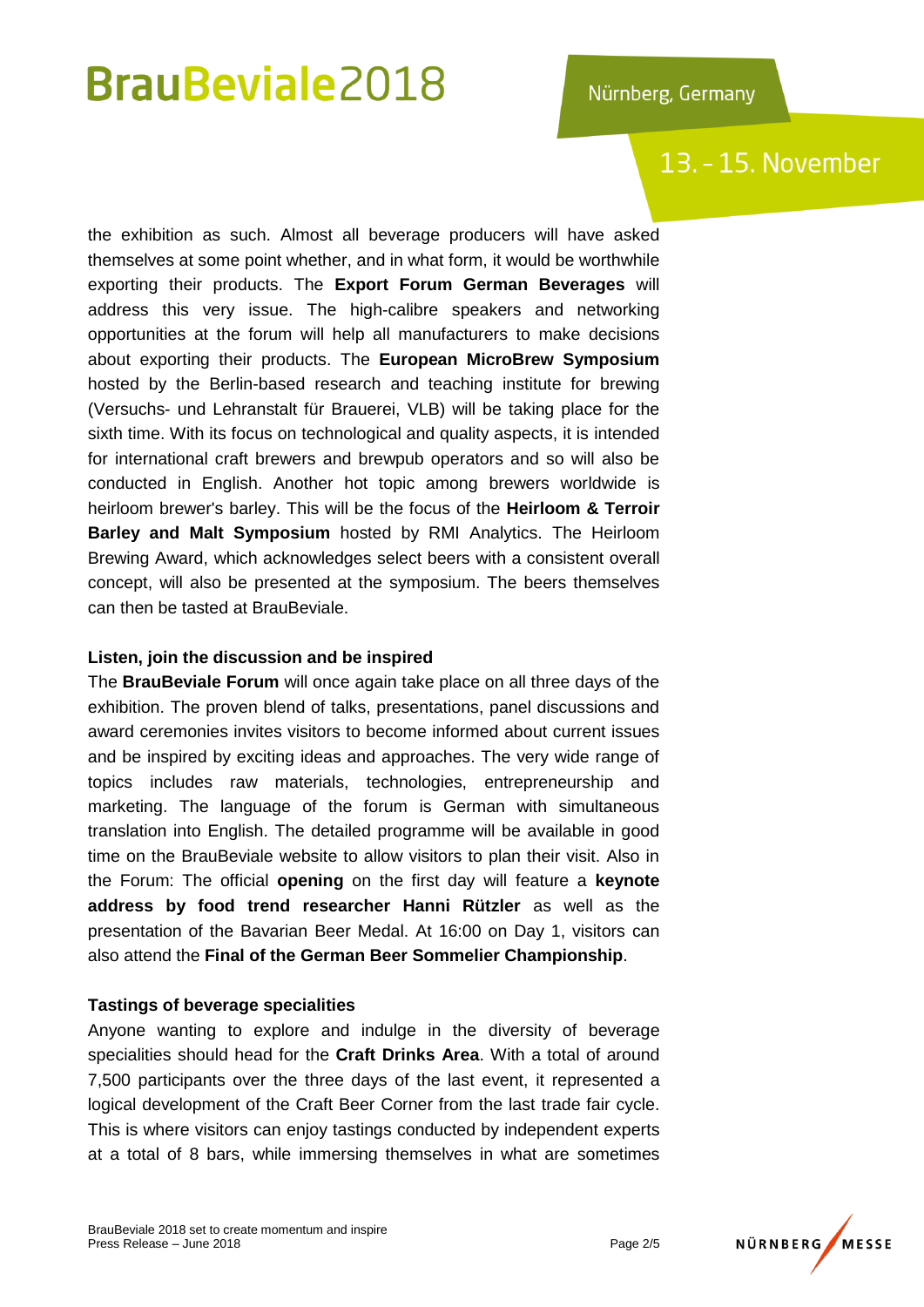## 13. - 15. November

completely new taste experiences. As well as the glass bar, where you can experience how the quality of the glass can affect the taste of the beer, there is also one bar each for mineral water, spirits and innovative alcoholfree drinks. There are four bars dedicated to beer that showcase specific countries and themes as well the diversity of alcohol-free and low-alcohol beers.

As tradition demands, the **European Beer Star,** which has been part of BrauBeviale since it was "born" in 2004, will also be awarded again at the event. In 65 categories, five more than in the previous year, breweries from all over the world can submit their beers for inclusion in one of the most important beer competitions worldwide. Last time the competition attracted 2,151 beers, 60 percent of which were from overseas. The competition was initiated by the German Private Breweries Association (Private Brauereien Bayern), the honorary sponsor of the fair, and the German and European umbrella organisations. On the first day of the fair, BrauBeviale visitors will once again be lucky enough to be able to vote for their favourite beer from among the gold medal winners, resulting in the **Consumers' Favourite 2018** in gold, silver and bronze.

### **Expert partners for specific issues**

Various **themed pavilions** will present themselves as the focal point for certain issues tailored to specific groups of visitors: **Artisan and Craft Beer Equipment** and **brau@home** are where small and micro-breweries and home and hobby brewers can find comprehensive information on equipment, ingredients and solutions as well as valuable suggestions through the short presentations in the associated Speakers' Corner. Another pavilion is devoted to **"Sustainable Water Management in the Beverage Industry"**, an issue that affects all drinks manufacturers and is becoming increasingly important at a time when raw material resources are becoming increasingly scarcer. For consumers, the packaging at the point of sales continues to be a key purchasing criterion. The World Packaging Organization has given this aspect the attention it deserves with its **Special Show Innovative Beverage Packaging**. Interesting examples of packaging innovations are provided by the winners of the World Packaging Awards that will be presented at the special show. The reasons why these products won their awards will be explained clearly to visitors. PET continues to be a topical and important issue. The quality association

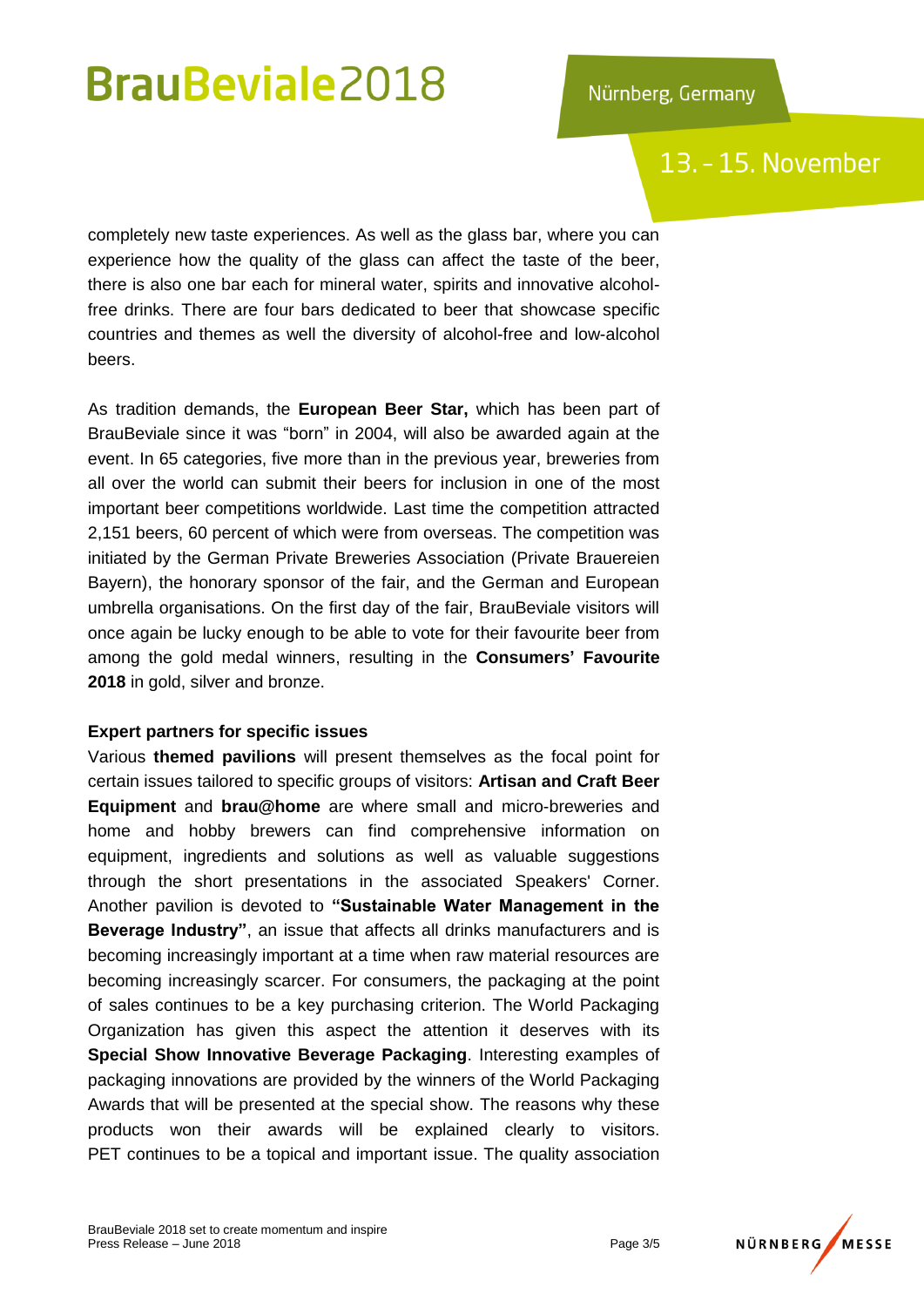13. - 15. November

Wertstoffkette PET-Getränkeverpackungen e. V. will cover various approaches and present ideas and solutions for **PET** recycling**.**

### **Spotlight on the future**

To be able to continue to operate successfully on the market in future, every company needs to be able to count on its workforce. The issue of the lack of skilled employees at all levels is one that also affects the beverage industry. As the key platform for the sector, BrauBeviale has dedicated the last day of the fair, the Thursday, to the theme "**Future Generation**". At the BrauBeviale Forum there will be presentations specifically on the topic of recruiting and encouraging the next generation. On this day, many exhibitors will have representatives of their HR department at their stands to answer in detail any specific or general questions.

Young companies from Germany that develop innovative products and processes for the beverage industry that they would like to bring onto the market in the near future, or have just launched on the market, will showcase their companies and ideas to the professional community at the **Innovation made in Germany Pavilion**. Their participation is subsidised by the BMWi, the German Federal Ministry for Economic Affairs and Energy. Many a former participant in this pavilion has meanwhile become a permanent fixture in the beverage industry.

### **Beyond the beverages**

With so much going in the beverage sector it only stands to reason that we should take a look at other culinary pleasures. With this in mind, the **SFC Street Food Convention** will take place alongside the BrauBeviale from 14–15 November 2018. For the fourth time, it will offer a varied programme covering all aspects of street food, food trucks, mobile catering and visionary dining culture, accompanied by a sponsor exhibit and food trucks serving food on the trade fair grounds.